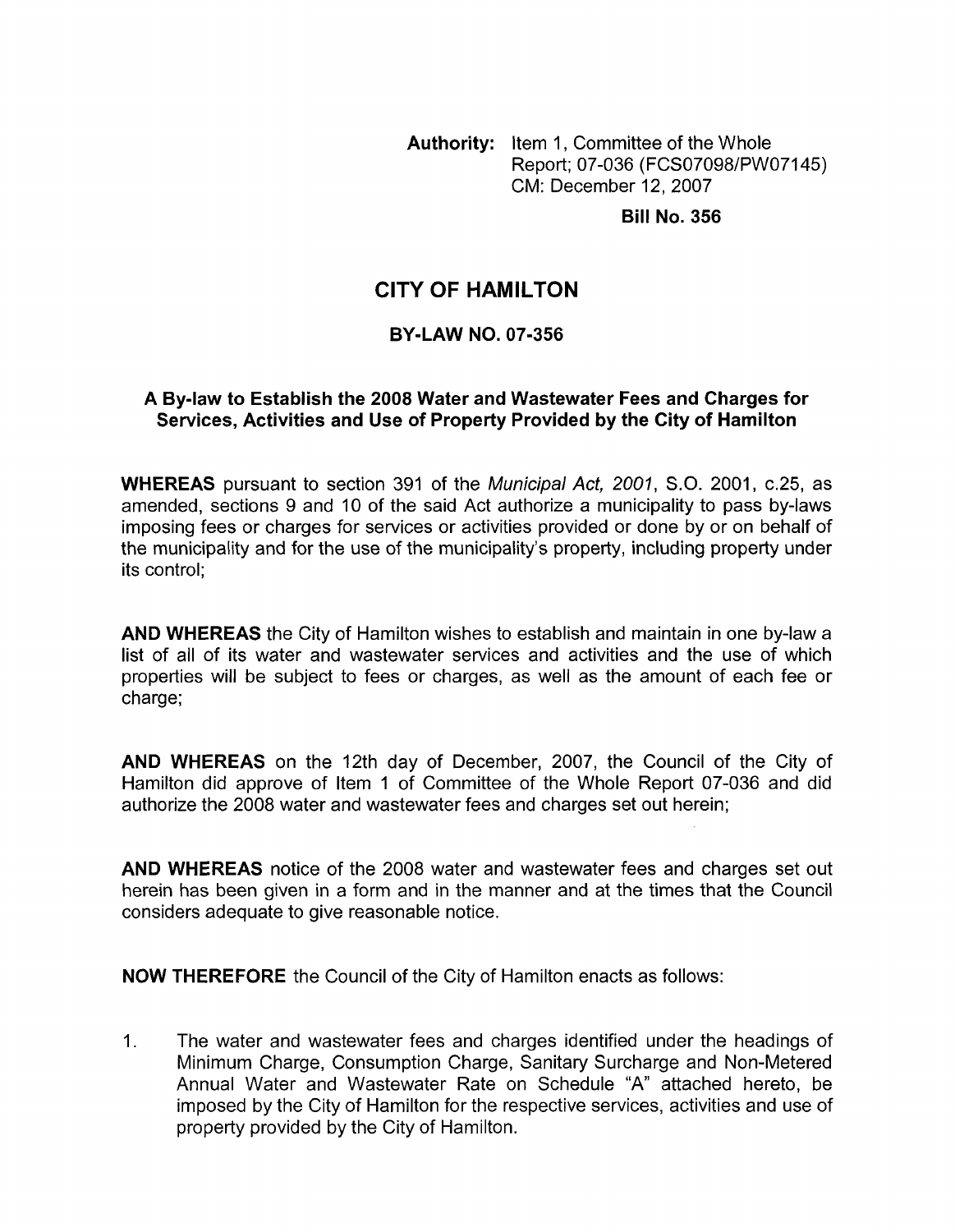To Establish the 2008 Water and Wastewater Fees and Charges for Services, Activities and Use of Property Provided by the City of Hamilton

- 2. The water and wastewater fees and charges identified as the "2008 Fee or Charge" on Schedule "B" attached hereto, be imposed by the City of Hamilton for those respective services, activities and use of property provided by the City of Hamilton and identified as the "Service Offered" on the said Schedule "B".
- *3.* The water and wastewater fees and charges listed in Schedules "A" and "B" attached hereto, are subject to Provincial Sales Tax (P.S.T.) and/or Goods and Services Tax (G.S.T.), where applicable.
- 4. The fees and charges imposed by this by-law are due and payable:
	- (a) at the time of the transaction for which the fee or charge is imposed; or
	- (b) if subsection  $4(a)$  is not applicable, upon the due date specified in any invoice issued by the City of Hamilton or by any other body acting on behalf of the City of Hamilton to any person in connection with a fee or charge imposed by this by-law.
- **5.** Late payment charges shall be added to all unpaid fees and charges as follows:
	- (a) for the fees and charges set out in Schedule "A" attached hereto, a rate of 1.5% per month calculated daily on any overdue amount;
	- (b) for the fees and charges set out in Schedule "B" attached hereto, the current prime rate plus 2%, adjusted quarterly, on any overdue amount.
- 6. All unpaid fees or charges imposed by this by-law on a person are a debt due to the City of Hamilton and the City of Hamilton may take such action as it considers necessary and as permitted by law to collect the debt.
- 7. Where all or part of a fee or charge imposed by this by-law relates to fees and charges for the supply of a public utility, as defined in the Municipal Act, 2001, and remains unpaid, such fee or charge may be added to the tax roll for the property to which the public utility was supplied, and collected in like manner as municipal taxes.
- 8. Where all or part of a fee or charge imposed by this by-law relates to fees and charges other than those set out in section 7 of this by-law, and remains unpaid, such fee or charge may be added to the tax roll for the property for which all of the owners are responsible for payment of the fee or charge, and collected in like manner as municipal taxes.
- 9. In the event of any conflict between the provisions of this by-law and the provisions of By-law R84-026, as amended, being the Waterworks By-law for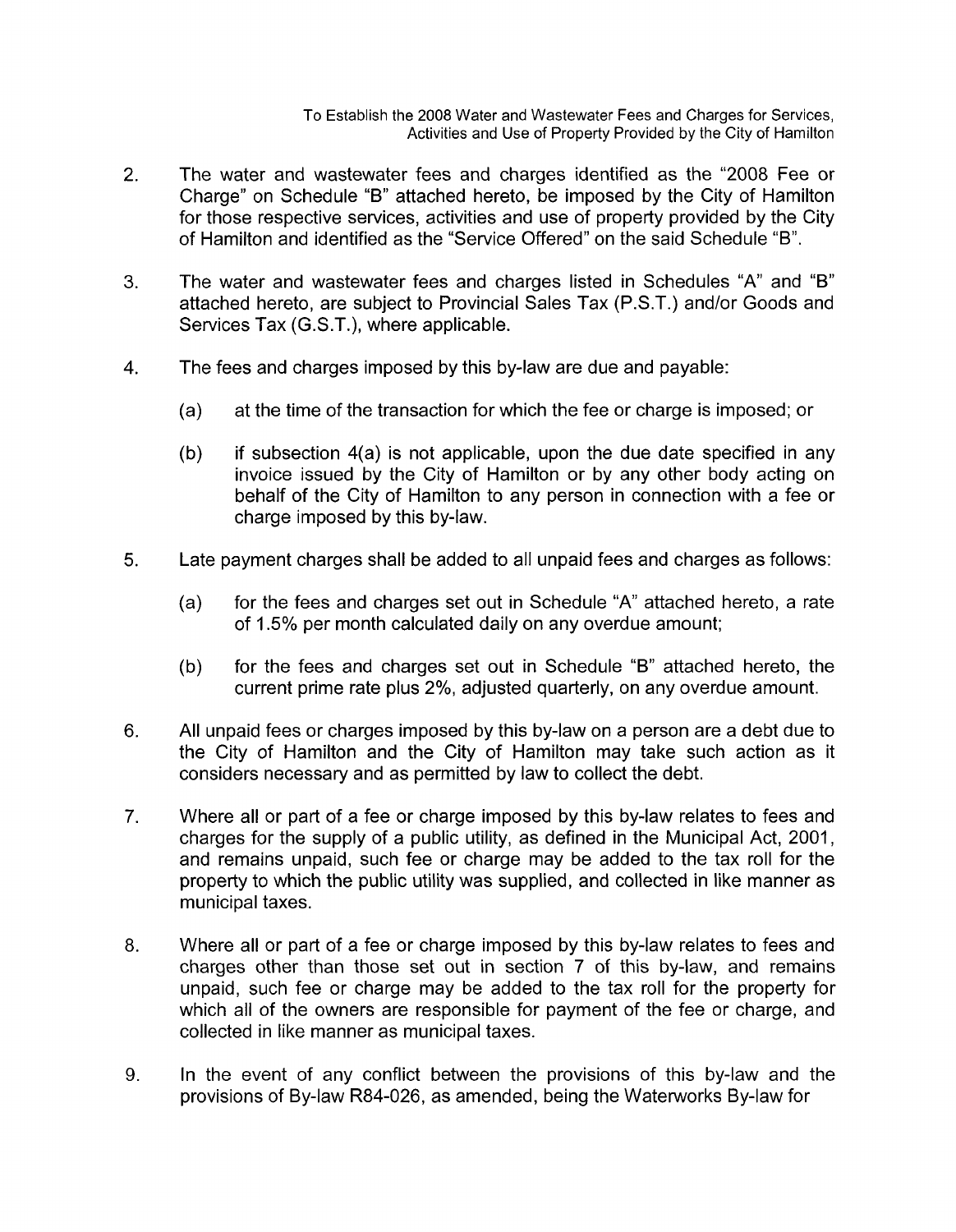the City of Hamilton, the provisions of By-law R84-026, as amended, shall prevail.

- 10. In the event of any conflict between the provisions of this by-law and the provisions of By-law No. 06-026, as amended, being The Sewer and Drain Bylaw for the City of Hamilton, the provisions of By-law No. 06-026, as amended, shall prevail.
- 11. In the event of any conflict between the provisions of this by-law and the provisions of By-law No. 04-150, as amended, being the Sewer Use By-law for the City of Hamilton, the provisions of By-law No. 04-150, as amended, shall prevail.
- 12. In the event of any conflict between the provisions of this by-law and the provisions of By-law No. 03-272, as amended, being The Sanitary Surcharge and Wastewater Abatement By-law for the City of Hamilton, the provisions of By-law No. 03-272, as amended, shall prevail.
- 13. Should any part of this by-law, including any part of Schedule "A" and/or Schedule "B" attached hereto, be determined by a court of competent jurisdiction to be invalid or of no force and effect, it is the intention of Council that such invalid part of this By-law shall be deemed severable from this by-law and that the remainder of this by-law shall survive and be applied and enforced in accordance with its terms to the extent possible under the law.
- 14. Schedules "A" and "B" attached to this by-law, form an integral part of this bylaw.
- 15. This by-law may be known as the "Water and Wastewater Fees and Charges By-law".
- 16. By-law No. 06-343, being a by-law to implement the 2007 fees and charges for laboratory services, is hereby repealed.
- 17. This by-law shall come into force as of the 1<sup>st</sup> day of January, 2008.

**PASSED AND ENACTED** this 12th day of December, 2007

 $\not\cong$ 

**Fred Eisenberger** V" **Mayor** City Clerk

11

Kevin C. Christenson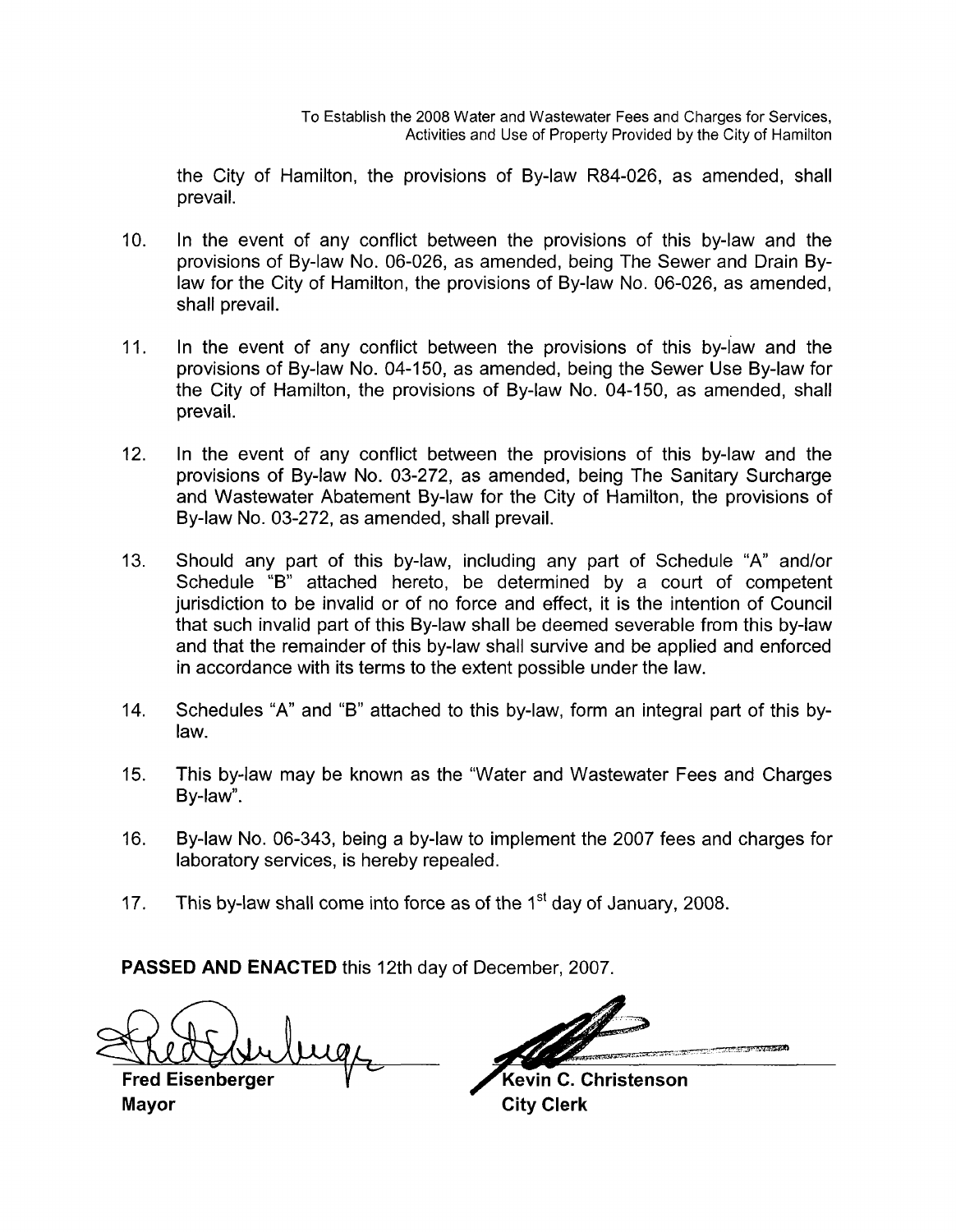# **SCHEDULE "A" to BY-LAW 07-356**

# **CITY OF HAMILTON** 2008 WATER AND WASTEWATER FEES AND CHARGES **Effective January 1, 2008**

#### A) Minimum Charge

The miminum charge per billing period for the use of the specified volume of water is as follows:

| <b>Residential Meter</b>     | <b>Approved</b><br><b>Bi-Monthly</b> | <b>Minimum</b><br>Volume/ | Approved              |                             |
|------------------------------|--------------------------------------|---------------------------|-----------------------|-----------------------------|
| <b>Size</b>                  | Charge                               | <b>Bi-Monthly</b>         | <b>Monthly Charge</b> | <b>Minimum Volume/Month</b> |
| 15 mm to 20 mm               | \$14.26                              | $10 \text{ m}^3$          | \$7.13                | $5 \text{ m}^3$             |
| <b>Commercial Meter Size</b> |                                      |                           |                       |                             |
| 16 mm                        | \$14.26                              | $10 \text{ m}^3$          | \$7.13                | 5 m <sup>3</sup>            |
| 20 mm                        | \$14.26                              | 10 m <sup>3</sup>         | \$7.13                | 5 m <sup>3</sup>            |
| 25 mm                        | \$75.42                              | $30 \text{ m}^3$          | \$37.71               | 15 m <sup>3</sup>           |
| 38 mm                        | \$83.78                              | $30 \text{ m}^3$          | \$41.89               | 15 m <sup>3</sup>           |
| 50 mm                        | \$99.64                              | $30 \text{ m}^3$          | \$49.82               | 15 m <sup>3</sup>           |
| 75 mm                        | \$172.62                             | $30 \text{ m}^3$          | \$86.31               | $15 \text{ m}^3$            |
| 100 mm                       | \$221.12                             | $30 \text{ m}^3$          | \$110.56              | 15 m <sup>3</sup>           |
| 150 mm                       | \$391.26                             | $30 \text{ m}^3$          | \$195.63              | 15 m <sup>3</sup>           |
| 200 mm                       | \$675.58                             | 30 m <sup>3</sup>         | \$337.79              | $15 \text{ m}^3$            |
| 250 mm                       | \$1,040.04                           | $30 \text{ m}^3$          | \$520.02              | 15 m <sup>3</sup>           |
|                              | <b>Haldimand Meter Size</b>          |                           |                       |                             |
| 100 mm                       | \$331.66                             | $30 \text{ m}^3$          | \$165.83              | 15 m <sup>3</sup>           |
| 150 mm                       | \$586.90                             | $30 \text{ m}^3$          | \$293.45              | 15 m <sup>3</sup>           |
| 200 mm                       | \$1,013.34                           | $30 \text{ m}^3$          | \$506.67              | 15 m <sup>3</sup>           |
|                              |                                      |                           |                       |                             |

#### **B**) Consumption Charge

**I** 

The consumption charge for water used over and above the minimum volume per bi-monthly billing is as follows:

|                                   | Minimum Bi-<br><b>Monthly Volume</b> | <b>Consumption Charge Per Cubic Metre</b> |
|-----------------------------------|--------------------------------------|-------------------------------------------|
| Residential                       | 10 m3                                | $$0.994 > 10 \text{ m}3$                  |
| Small Commercial                  | 10 m3                                | $$0.994 > 10 \text{ m}3$                  |
| Commercial / Industrial           | $30 \text{ m}$                       | $$0.994 > 30 \text{ m}3$                  |
| Haldimand Norfolk & Water Haulers | 30 <sub>mm</sub>                     | $$1.492 > 30 \text{ m}3$                  |

#### C) SANITARY SURCHARGE IS 100% OF WATER CONSUMPTION\*

\*(1) Applies to all metered residential, commercial, industrial and institutional water consumption.

#### D) NON-METERED ANNUAL WATER AND WASTEWATER RATE: \$725.57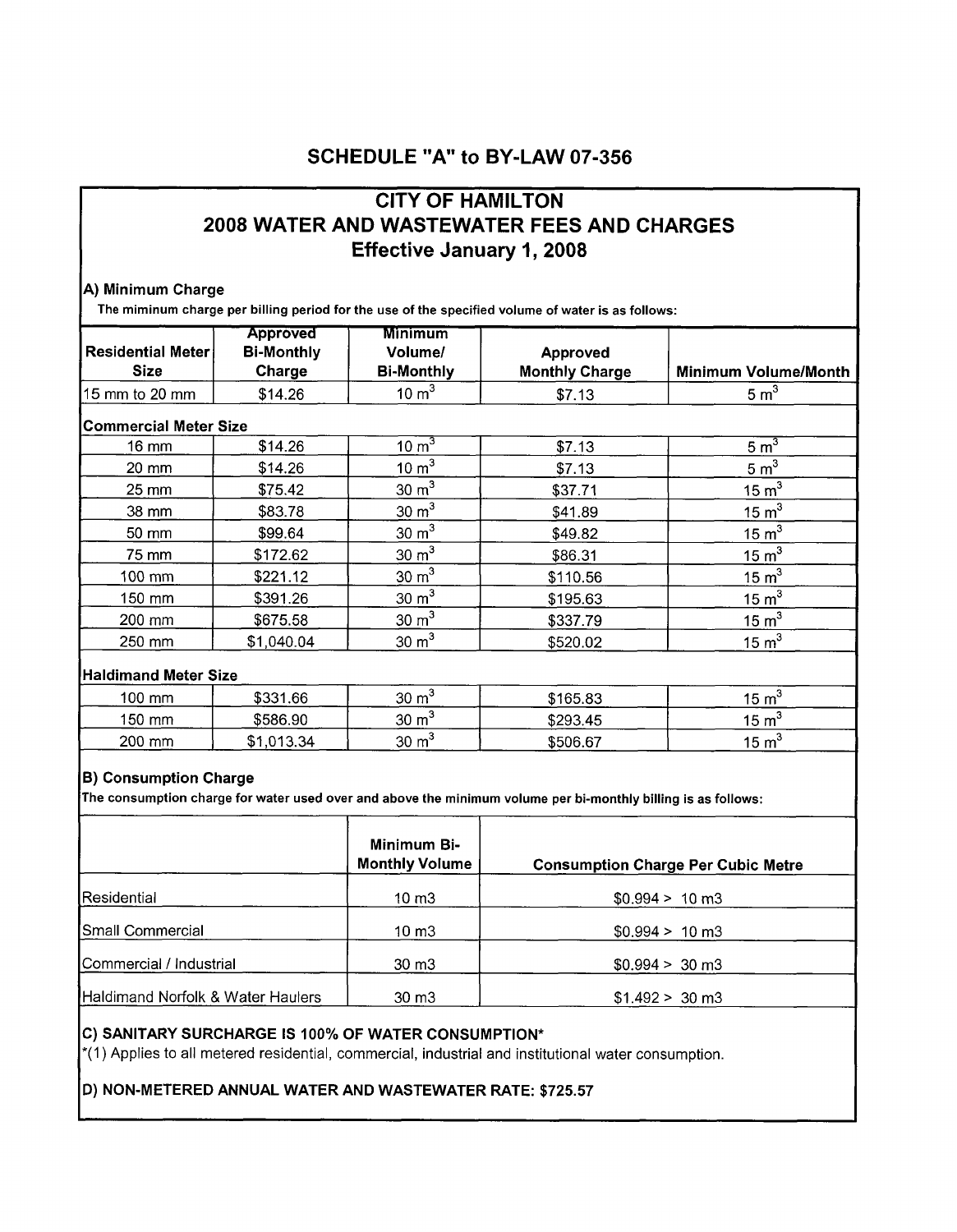# **SCHEDULE "B" to BY-LAW NO. 07-356**

### **WATER AND WASTEWATER FEES AND CHARGES**

**Effective January 1,2008** 

#### **Department: PUBLIC WORKS Division: WATERWORKS, WASTEWATER, STORM**

#### **A: WATERWORKS BY-LAW R84-026, AS AMENDED, FEES AND CHARGES**

|                                                                                    | 2008                 |
|------------------------------------------------------------------------------------|----------------------|
|                                                                                    | Fee or               |
| <b>Service Offered</b>                                                             | Charge               |
| <b>WATER DISTRIBUTION</b>                                                          |                      |
|                                                                                    |                      |
| Water Service Permit Fee                                                           | \$73.40              |
| Water Meter Permit Fees include supply and installation of water                   |                      |
| meter and remote reading device by city and inspection.                            |                      |
| 16mm Displacement                                                                  | \$326.40             |
| 20mm Displacement                                                                  | \$367.20             |
| 25mm Displacement                                                                  | \$596.70             |
| 38mm Displacement                                                                  | \$892.50             |
| 50mm Displacement                                                                  | \$1,071.00           |
| 50mm Turbine with Strainer                                                         | \$1,363.00           |
| 50mm Compound with Strainer                                                        | \$2,733.00           |
| 100mm Turbine with Strainer                                                        | \$2.580.60           |
| 100mm Compound with Strainer                                                       | \$4,426.80           |
| 100mm Fire Service Compound                                                        | \$4,500.00           |
| 150mm Turbine with Strainer                                                        | \$4,452.30           |
| 150mm Compound with Strainer                                                       | \$8,746.50           |
| 150mm Fire Service Turbine                                                         | \$4,946.00           |
| 150mm Fire Service Compound                                                        | \$9,500.00           |
| 200mm Turbine with Strainer                                                        | \$6,410.70           |
| 200mm Fire Service Turbine                                                         | \$8,597.00           |
| 200mm Fire Service Compound                                                        | \$13,000.00          |
| 250mm Fire Service Compound                                                        | \$18,124.00          |
| Other Sizes & Types                                                                | <b>Cost + 33% OH</b> |
| Water Meter Removal Fee                                                            | <b>Cost + 33% OH</b> |
| <b>Inspection Services</b>                                                         |                      |
| Regular Inspection                                                                 | \$63.20              |
| Complex or Development inspection (per service)                                    | \$63.20              |
| Regular Inspection - after hours                                                   | \$94.90              |
| Existing Water Service Replace or Repair Fee aka Poor Pressure                     |                      |
| Permit - not including new water meter (if required)                               |                      |
| Service replacement from <20mm to 20mm diameter (public and<br>private portion)    | \$270.30             |
| Service replacement from <20mm to 20mm diameter (private portion only)             | \$204.00             |
|                                                                                    |                      |
| * additional fees will apply for service size upgrades based on size<br>and length |                      |
|                                                                                    |                      |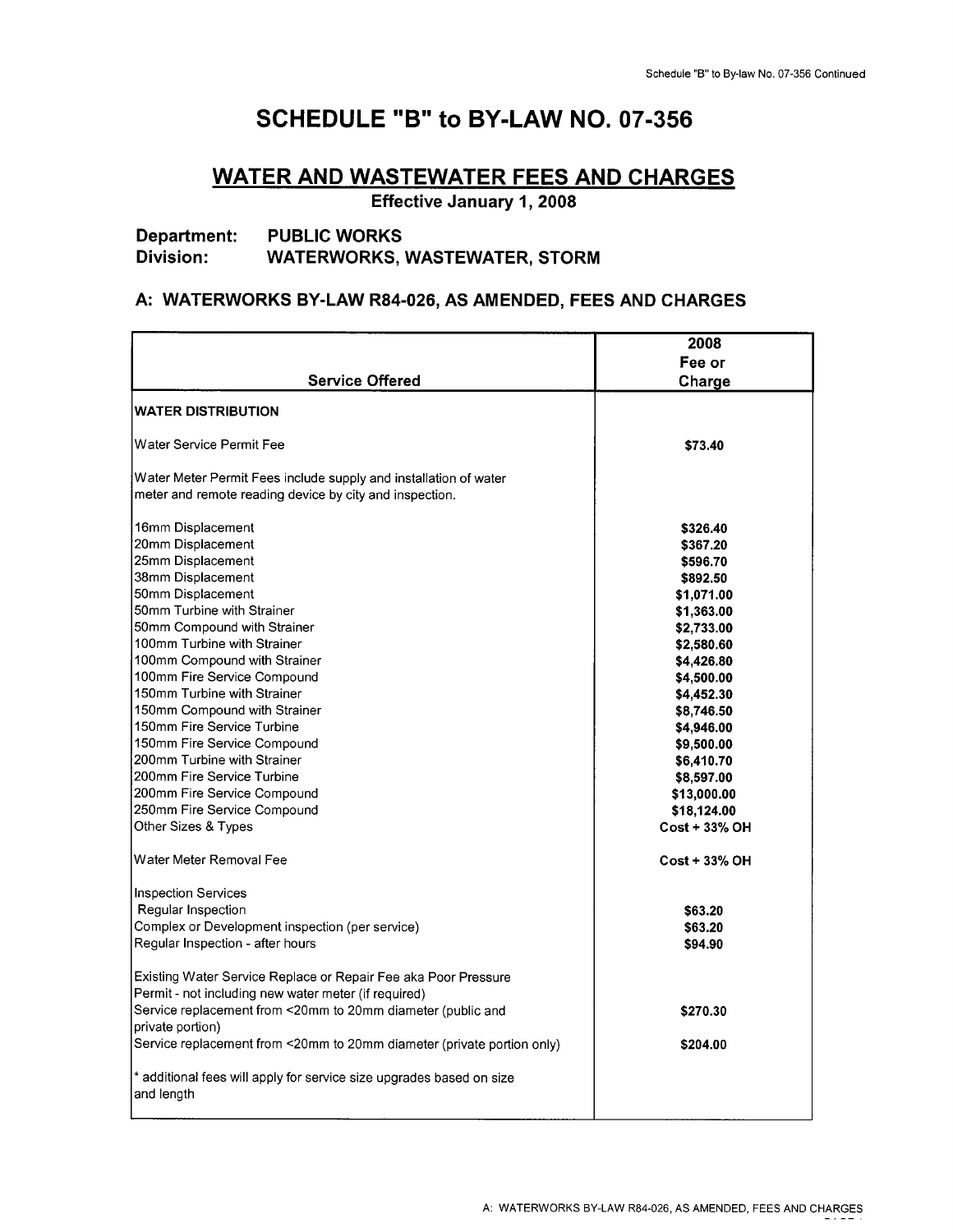**Effective January 1, 2008** 

# **Department: PUBLIC WORKS<br>Division: WATERWORKS.**

### **Division: WATERWORKS, WASTEWATER, STORM**

|                                                                    | 2008                     |
|--------------------------------------------------------------------|--------------------------|
|                                                                    | Fee or                   |
| <b>Service Offered</b>                                             | Charge                   |
|                                                                    |                          |
| For Turning Water on or Off                                        |                          |
| For turning water on or off                                        | \$63.20                  |
| For turning water on or off during the same call                   | \$94.90                  |
|                                                                    |                          |
| Discharge of Special Water Service Agreements                      | \$341.70                 |
|                                                                    |                          |
| Processing of Special Water Service Agreements                     | \$515.10                 |
| <b>Hydrant Flow Test</b>                                           |                          |
|                                                                    | \$91.80                  |
| Hydrant Adaptor Fees                                               |                          |
| Usage Cost (Metered Water Rate) plus Connection/Disconnection Fee  |                          |
| This service requires a usage deposit and a damage deposit         |                          |
| Connection/Disconnection Fee - Regular Hours                       | \$178.50                 |
| Connection/Disconnection Fee - After Hours                         | \$270.30                 |
| Usage Deposit                                                      | \$255.00                 |
| Damage Deposit                                                     | \$5,100.00               |
| Daily rental fee for hydrant adapter                               | \$10.20                  |
|                                                                    |                          |
| Replacement Cost for Lost Meter:                                   |                          |
| 16mm Displacement                                                  | \$116.50                 |
| 20mm Displacement                                                  | \$172.20                 |
| 25mm Displacement                                                  | \$213.50                 |
| 38mm Displacement                                                  | \$476.20                 |
| 50mm Displacement                                                  | \$635.50                 |
| 50mm Turbine with Strainer                                         | \$1,441.00               |
| 50mm Compound with Strainer                                        | \$3,372.00               |
| 100mm Turbine with Strainer                                        | \$1,973.80               |
| 100mm Compound with Strainer<br>100mm Fire Service Compound        | \$3,568.60               |
| 150mm Turbine with Strainer                                        | \$7,500.00               |
| 150mm Compound with Strainer                                       | \$3,631.70               |
| 150mm Fire Service Turbine                                         | \$7,400.80<br>\$7,771.00 |
| 150mm Fire Service Compound                                        | \$12,000.40              |
| 200mm Turbine with Strainer                                        | \$5,368.60               |
| 200mm Fire Service Turbine                                         | \$10,490.00              |
| 200mm Fire Service Compound                                        | \$16,500.60              |
| 250mm Fire Service Compound                                        | \$23,312.00              |
| Other Sizes & Types                                                | <b>Cost + 33% OH</b>     |
|                                                                    |                          |
|                                                                    |                          |
|                                                                    |                          |
| Bench testing Water Meters, referred to in Section 9 of the By-Law |                          |
| 16 mm - 25 mm Diamter                                              | \$96.90                  |
| 38 mm to 50 mm Diameter                                            | \$147.90                 |
| 100 mm plus diameter                                               | \$336.60                 |
| In Situ testing of water meters (all sizes)                        | <b>Cost + 33% OH</b>     |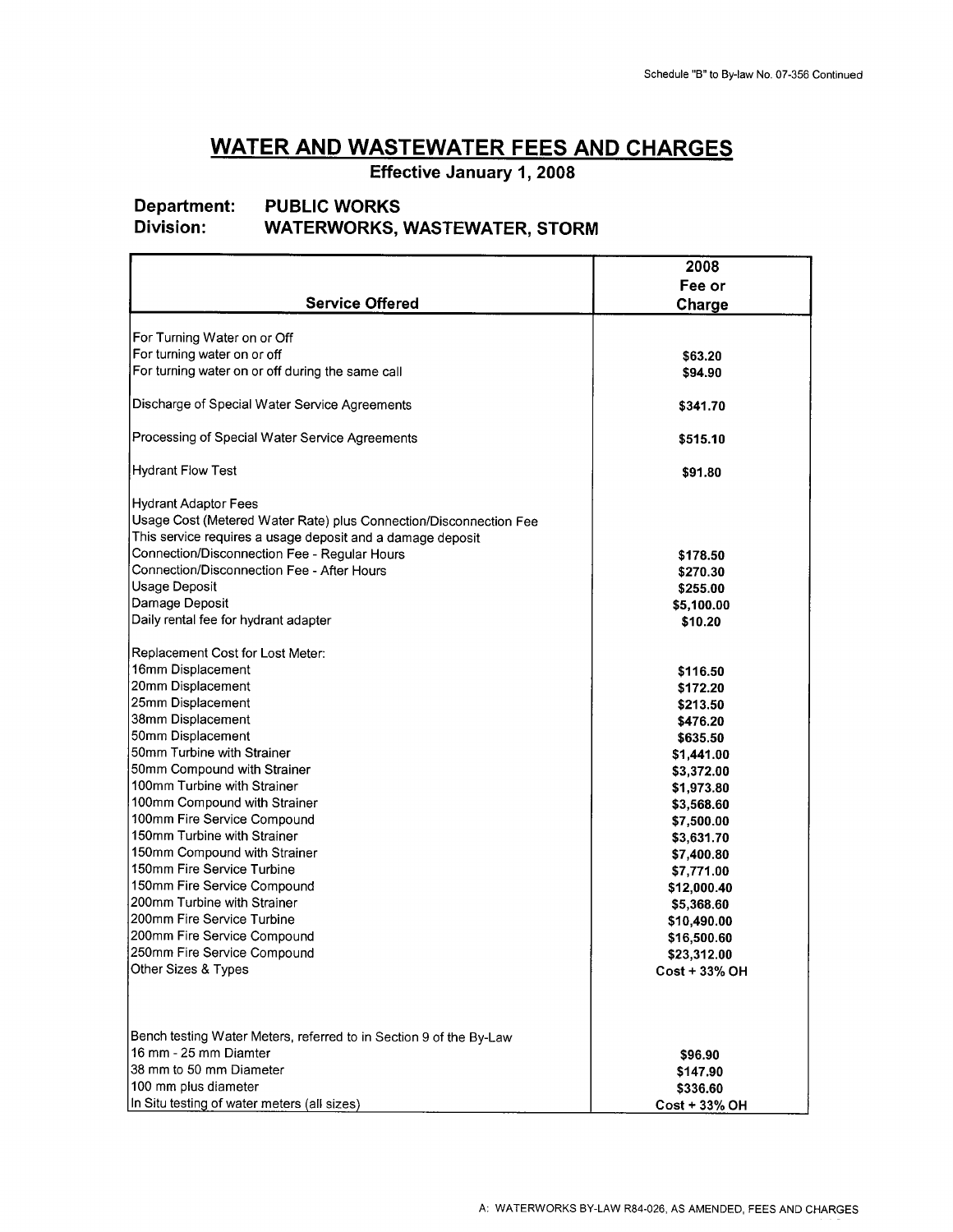$\mathcal{N}_{\mathcal{A}}$ 

# **WATER AND WASTEWATER FEES AND CHARGES**

**Effective January 1, 2008** 

# **Department: PUBLIC WORKS<br>Division: WATERWORKS.**

#### **Division: WATERWORKS, WASTEWATER, STORM**

 $\sim$   $\sim$ 

|                                              | 2008                 |
|----------------------------------------------|----------------------|
|                                              | Fee or               |
| <b>Service Offered</b>                       | Charge               |
|                                              |                      |
| Service Call - Regular Hours                 | \$63.20              |
| Service Call (After Hours)                   | \$96.90              |
| Meter Open By-Pass (per offence)             | \$336.60             |
| Repair or Replace City Property              | $Cost + 33\%$ OH     |
| (Labour, Materials and Equipment Costs)      |                      |
| Watermain Valve turn on or off (per valve)   | <b>Cost + 33% OH</b> |
| Private Water Station Agreement Fees         |                      |
| Renewal                                      | \$306.00             |
| New Application                              | \$1,020.00           |
| Water Haulage License Fee (includes 2 cards) | \$173.40             |
| <b>General Administration Fees</b>           |                      |
| extra/lost card replacement                  | \$40.80              |
| account review                               | \$89.80              |
| general requests (per hour)                  | \$45.90              |
| <b>NSF Cheque</b>                            | \$28.00              |
| Permit Cancellation administrative fee       | \$25.00              |
| lPermit Renewal Fee                          | \$35.00              |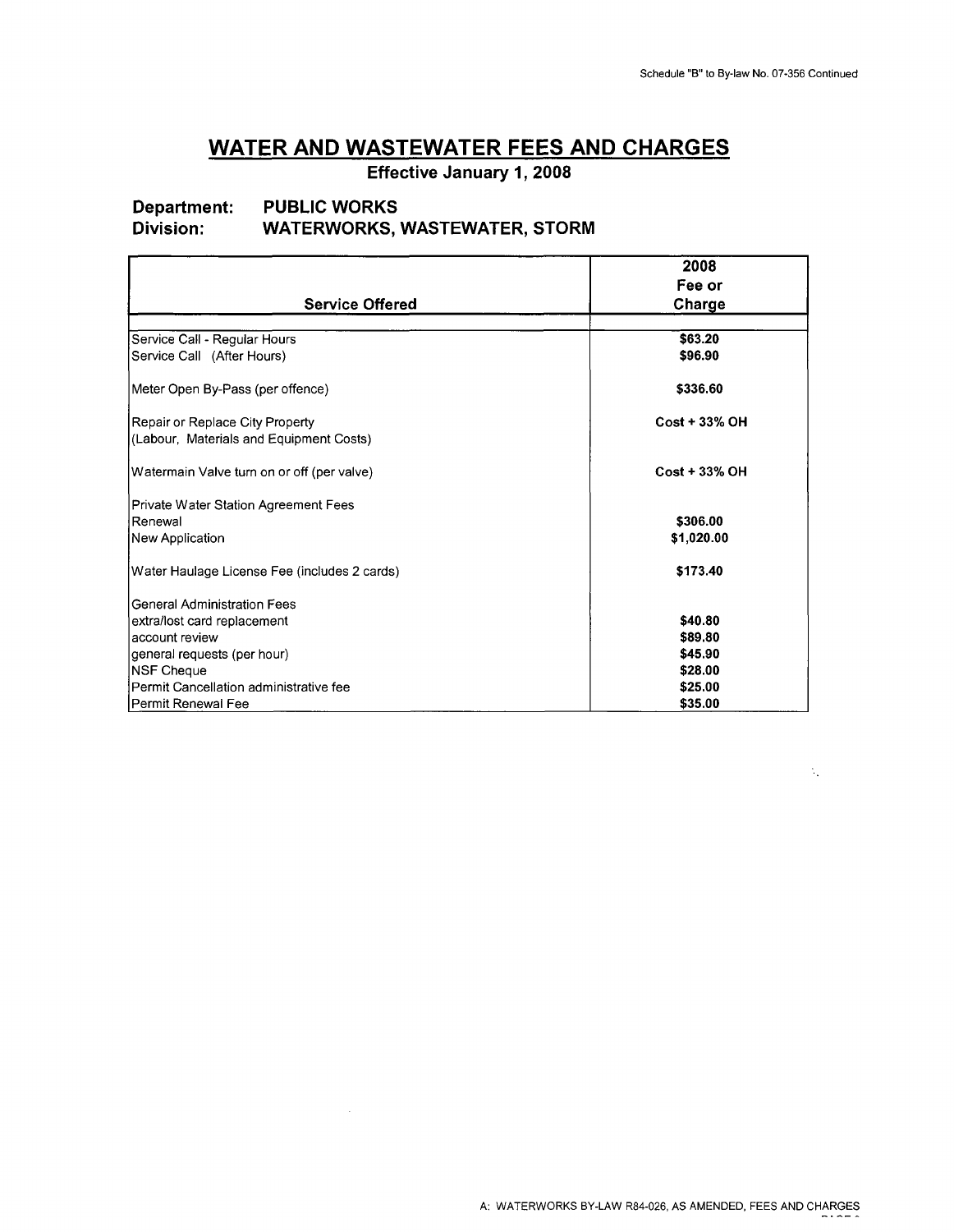**Effective January 1, 2008** 

## **Department: PUBLIC WORKS Division: WATERWORKS, WASTEWATER** & **STORM**

#### **B: SEWER AND DRAIN BY-LAW 06-026, AS AMENDED, FEES AND CHARGES**

|                                                                                              | 2008<br>Fee |
|----------------------------------------------------------------------------------------------|-------------|
| <b>Service Offered</b>                                                                       | or Charge   |
| <b>COLLECTION SYSTEM INSPECTION &amp; MAINTENANCE</b>                                        |             |
| Basic Fee for any Sewer Permit<br>(Recovery of Administration Costs)                         | \$54.40     |
| In addition to the basic fee described in<br>subsection (1), the following fees are payable: |             |
| for a sanitary sewer lateral private                                                         | \$22.90     |
| for a sanitary sewer lateral public                                                          | \$22.90     |
| for a storm water sewer lateral private                                                      | \$22.90     |
| for a storm water sewer lateral public                                                       | \$22.90     |
| for a lateral connection to sewer lateral private                                            | \$22.90     |
| for a catchbasin including connection to a storm<br>sewer lateral private                    | \$22.90     |
| inspect Storm Sewer                                                                          | \$22.90     |
| inspect Sanitary Sewer                                                                       | \$22.90     |
|                                                                                              |             |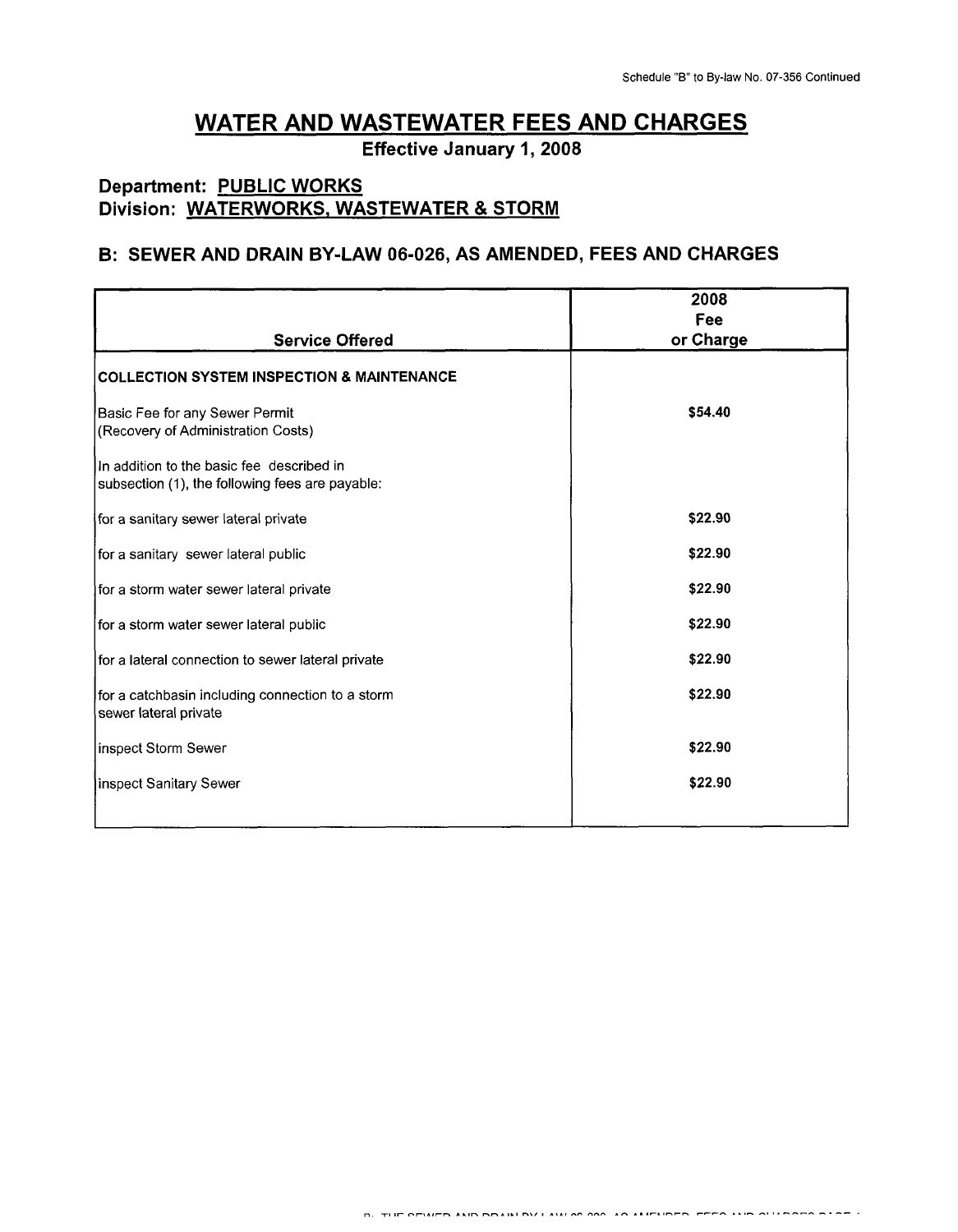**Effective January 1, 2008** 

### **Department: PUBLIC WORKS Division: WATERWORKS, WASTEWATER** & **STORM**

| <b>Service Offered</b>                                                               | 2008<br>Fee or<br>Charge |
|--------------------------------------------------------------------------------------|--------------------------|
| Discharge of Special Sewer Agreements                                                | \$228.50                 |
| Sanitary sewer lateral private<br>Weekends (1 Inspector) + public portion inspection | \$228.50                 |
| Expired Permit Extension (Renewal)                                                   | \$34.20                  |
| Service Call for Missed Appointments and<br>Inspections not Ready.                   | \$102.00                 |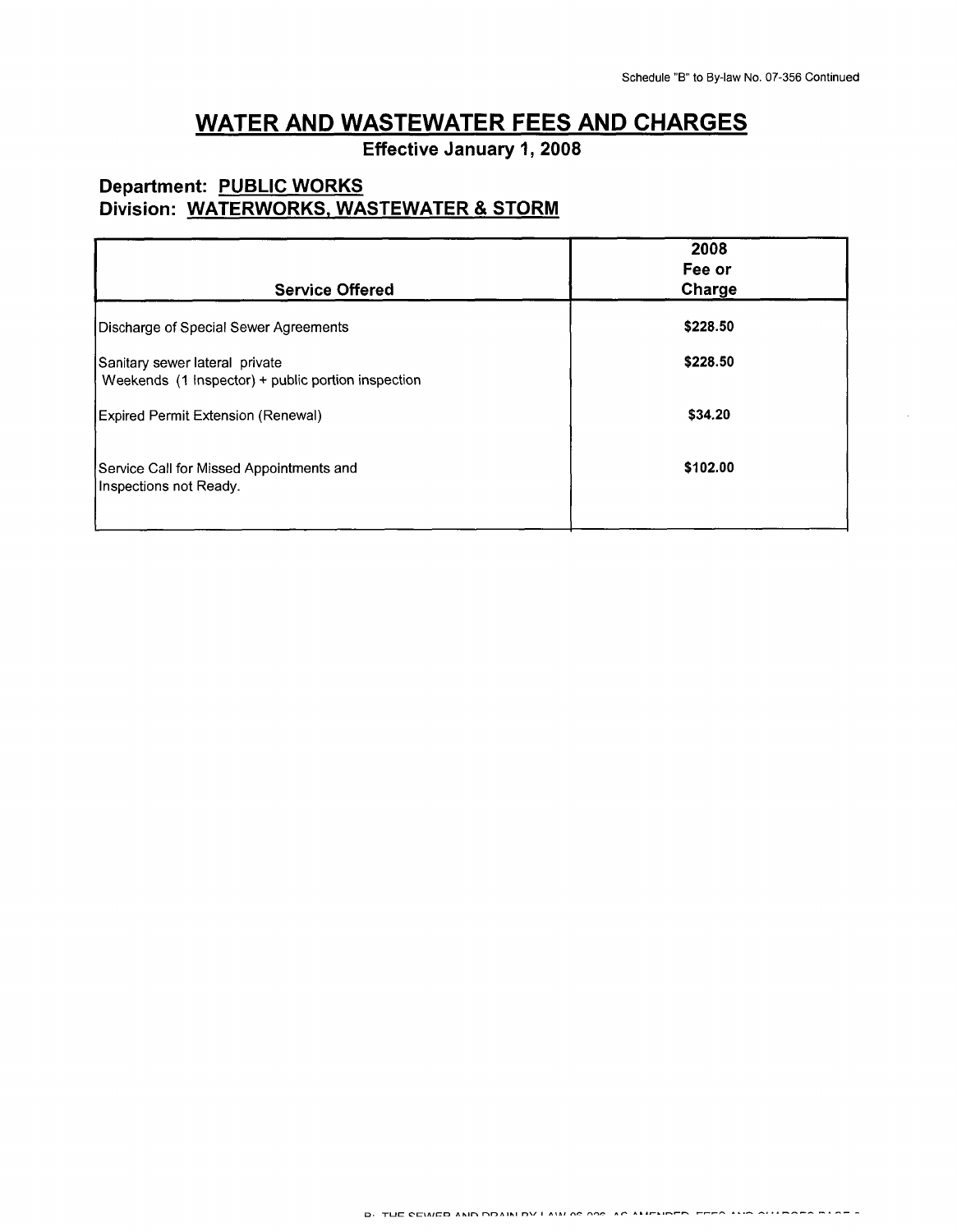**Effective January 1, 2008** 

#### **Department: PUBLIC WORKS Division: WATERWORKS, WASTEWATER** & **STORM**

#### **C: LABORATORY SERVICES FEES AND CHARGES**

|                                     | 2008    |
|-------------------------------------|---------|
|                                     | Fee or  |
| <b>Service Offered</b>              | Charge  |
| <b>LABORATORY SERVICES</b>          |         |
| <b>Inorganic Tests:</b>             |         |
| pH Test                             | \$9.14  |
| Conductivity                        | \$9.14  |
| Turbidity                           | \$9.14  |
| Ammonia                             | \$19.25 |
| Total Kjeldhal Nitrogen (TKN)       | \$25.41 |
| Nitrate, Nitrite                    | \$19.25 |
| Phosphorus Total                    | \$25.41 |
| Reactive Phosphorus                 | \$19.25 |
| Fluoride                            | \$19.25 |
| Chloride                            | \$19.25 |
| Sulphate                            | \$19.25 |
| <b>Total Suspended Solids (TSS)</b> | \$19.25 |
| Total Volatile Solids (TVS)         | \$19.25 |
| Chemical Oxygen Demand (COD)        | \$19.25 |
| Biochemical Oxygen Demand (BOD)     | \$36.57 |
| Phenolics                           | \$27.43 |
| <b>Total Cyanide</b>                | \$27.43 |
| Other non-listed inorganic tests    | \$19.25 |
| Chlorine                            | \$9.14  |
| Ion Chromatograph Anion Scan        | \$44.75 |
| Dissolved Organic Carbon            | \$27.43 |
| <b>Microbiology Tests:</b>          |         |
| <b>Total Coliform</b>               | \$12.13 |
| E. coli                             | \$12.13 |
| Heterotrophic Plate Count           | \$19.25 |

NOTE: (1) **A** 15% discount for five or more samples

(2) Further discounts may be applicable to City of Hamilton Projects

(3) Rush service may be subject to a surcharge, that will vary depending on the analysis and turnaround requirements.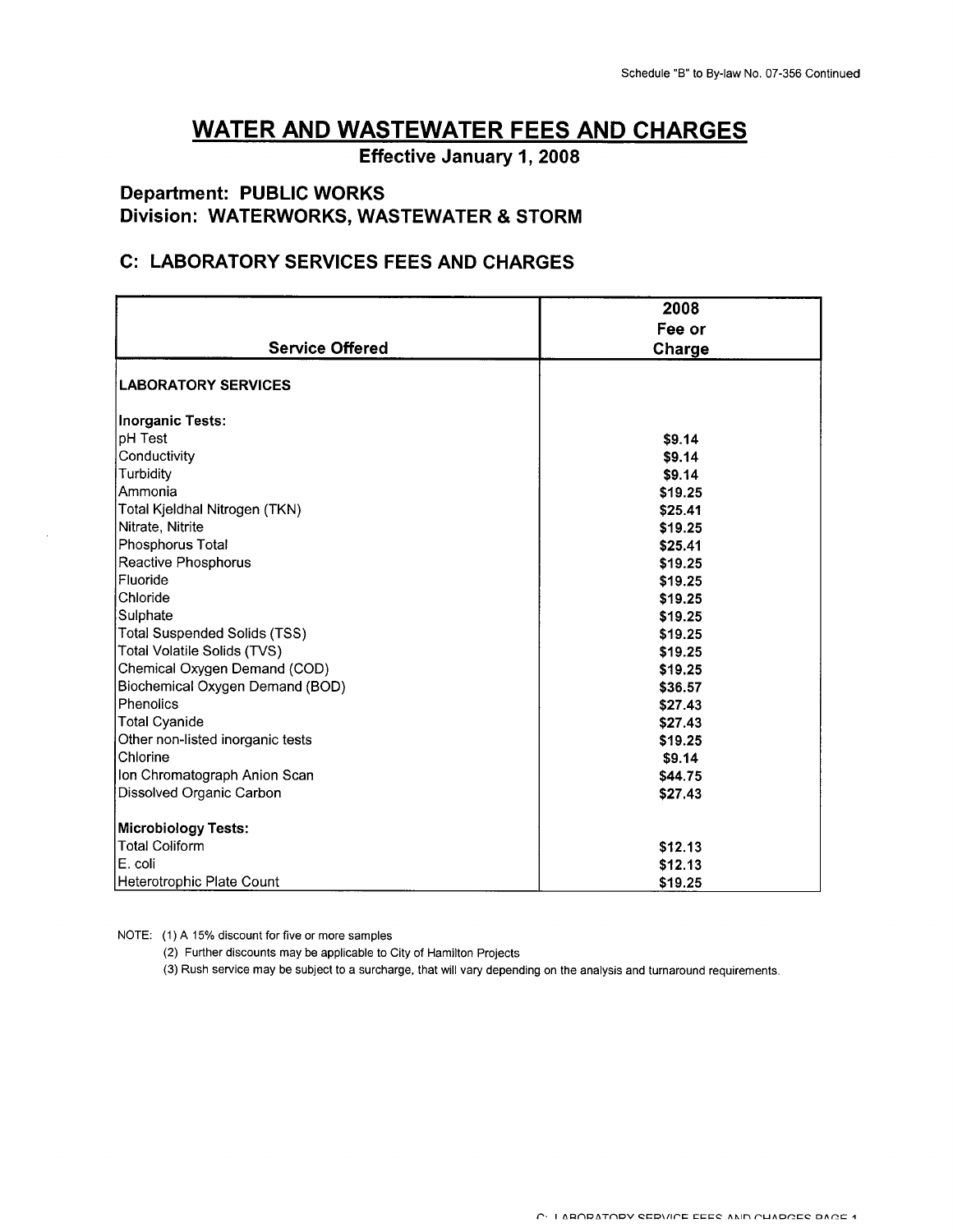**Effective January 1, 2008** 

### **Department: PUBLIC WORKS Division: WATERWORKS, WASTEWATER** & **STORM**

|                                              | 2008     |
|----------------------------------------------|----------|
|                                              | Fee or   |
| <b>Service Offered</b>                       | Charge   |
| Metals:                                      |          |
| <b>Hydride Generation</b>                    | \$30.51  |
| <b>Graphite Furnace</b>                      | \$27.43  |
| Mecury                                       | \$40.61  |
| ICP Scan (25 elements)                       | \$65.05  |
| Non-routine tests by:                        |          |
| Technician (per hour)                        | \$60.81  |
| Technologist (per hour)                      | \$61.68  |
| Chemist (per hour)                           | \$89.11  |
| <b>Organic Tests:</b>                        |          |
| <b>Total Oil &amp; Grease</b>                | \$42.73  |
| Total Oil & Grease Vegetable & Mineral       | \$66.01  |
| Semi-Volatiles - Full Scan plus Base Neutral |          |
| Targets (Include PAH's)                      | \$434.85 |
| Volatiles - Full Scan plus Chlorinated       |          |
| and Aromatic Targets                         | \$228.63 |
| Oil ID                                       | \$143.28 |
| <b>BTEX</b>                                  | \$121.92 |
| Trihalomethanes                              | \$103.63 |
| PCB's                                        | \$108.73 |
| Cold and Hot Extractable Hydrocarbons        | \$217.47 |
| plus BTEX                                    |          |

NOTE: (1) **A** 15% discount for five or more samples

**I** 

(2) Further discounts may be applicable to City of Hamilton Projects

(3) Rush service may be subject to **a** surcharge, that will vary depending on the analysis and turnaround requirements.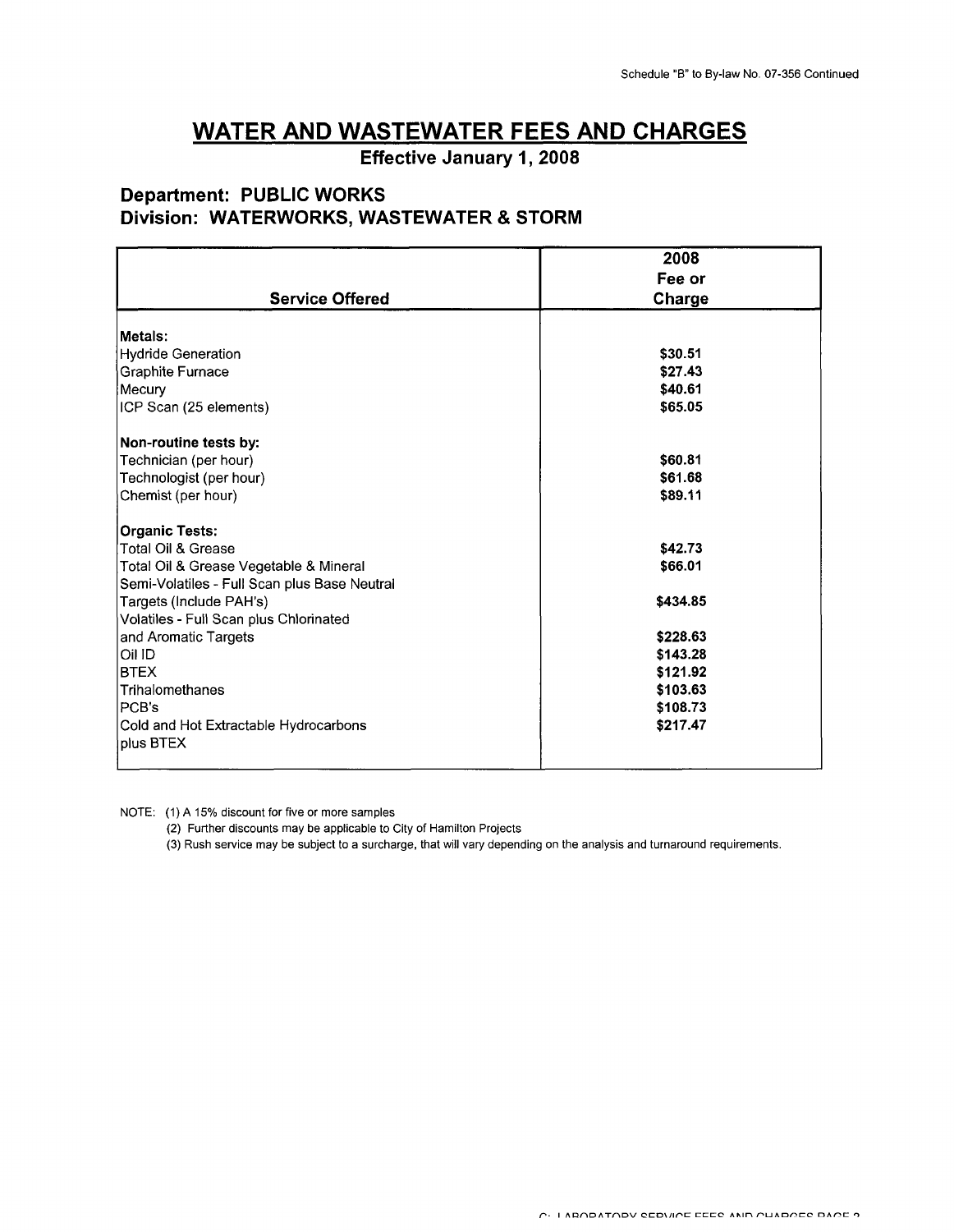**Effective January 1,2008** 

### **Department: PUBLIC WORKS Division: WATERWORKS, WASTEWATER** & **STORM**

### **D: SEWER USE BY-LAW 04-150, AS AMENDED, FEES AND CHARGES**

|                                                                                         | 2008     |
|-----------------------------------------------------------------------------------------|----------|
|                                                                                         | Fee or   |
| <b>Service Offered</b>                                                                  | Charge   |
| To Regulate the Discharge of any Matter into the Sanitary,                              |          |
| Combined, and Storm Sewer Systems.                                                      |          |
| Annual Permit to discharge hauled sewage                                                | \$257.69 |
| Discharge fees for hauled sewage generated:                                             |          |
| Inside the City - Compliant                                                             |          |
| up to 1000 imperial gallons (4.54 m3) or any part thereof                               | \$38.78  |
| greater than 1000 (4.54 m3) but less than or equal to 3500 Imperial gallons (15.9m3)    | \$38.78  |
| greater than 3500 (15.9 m3) but less than or equal to 5000 Imperial gallons (22.7 m3)   | \$77.56  |
| greater than 5000 (22.7 m3) but less than or equal to 8000 Imperial gallons (36.3 m3)   | \$116.34 |
| greater than 8000 (36.3 m3) but less than or equal to 10000 imperial gallons (45.43 m3) | \$155.12 |
| Inside the City - Non-Compliant                                                         |          |
| up to 1000 imperial gallons (4.54 m3) or any part thereof                               | \$38.78  |
| greater than 1000 (4.54 m3) but less than or equal to 3500 Imperial gallons (15.9m3)    | \$77.56  |
| greater than 3500 (15.9 m3) but less than or equal to 5000 Imperial gallons (22.7 m3)   | \$116.34 |
| (greater than 5000 (22.7 m3) but less than or equal to 8000 Imperial gallons (36.3 m3)  | \$193.89 |
| greater than 8000 (36.3 m3) but less than or equal to 10000 Imperial gallons (45.43 m3) | \$232.67 |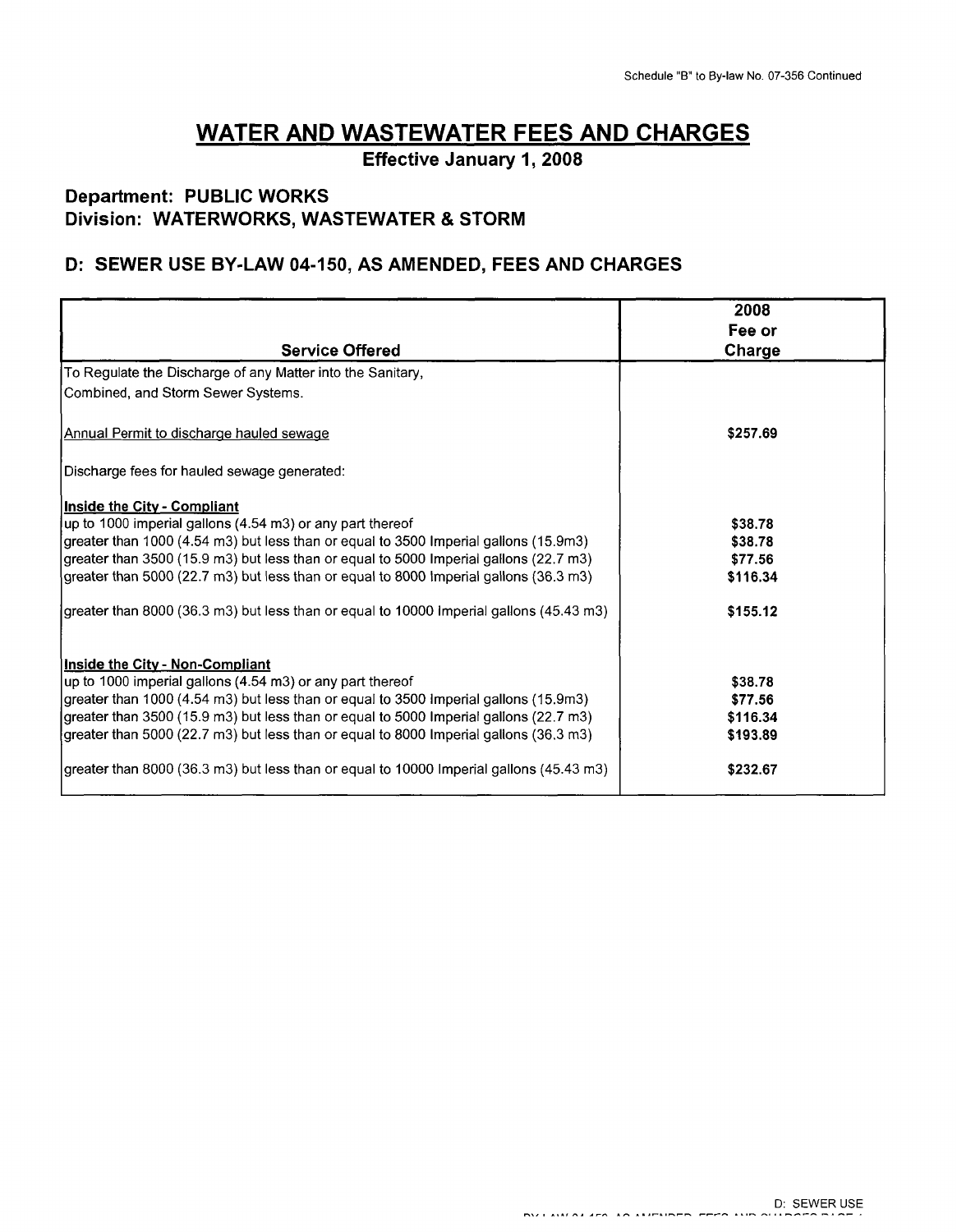**Effective January 1, 2008** 

#### **Department: PUBLIC WORKS Division: WATERWORKS, WASTEWATER** & **STORM**

|                                                                                         | 2008          |
|-----------------------------------------------------------------------------------------|---------------|
|                                                                                         | Fee or        |
| <b>Service Offered</b>                                                                  | <b>Charge</b> |
| Outside the City                                                                        |               |
| up to 1000 imperial gallons (4.54 m3) or any part thereof                               | \$77.56       |
| greater than 1000 (4.54 m3) but less than or equal to 3500 imperial gallons (15.9m3)    | \$155.12      |
| greater than 3500 (15.9 m3) but less than or equal to 5000 Imperial gallons (22.7 m3)   | \$232.67      |
| greater than 5000 (22.7 m3) but less than or equal to 8000 Imperial gallons (36.3 m3)   | \$387.79      |
|                                                                                         |               |
| greater than 8000 (36.3 m3) but less than or equal to 10000 Imperial gallons (45.43 m3) | \$465.45      |
|                                                                                         |               |
|                                                                                         |               |
| <b>Holding Tanks for Recreations Vehicles</b>                                           | \$5.10        |
|                                                                                         |               |
| Overstrength and Compliance Program Discharge Fees                                      | \$0.6186      |
| Biochemical Oxygen Demand<br><b>Suspended Solids</b>                                    | \$0.4949      |
| Phenolic Compounds                                                                      | \$0.6186      |
| Solvent Extractable Matter (animal/vegetable)                                           | \$0.5196      |
| Kjeldahl Nitrogen                                                                       | \$1.8837      |
| Phosphorus                                                                              | \$1.3252      |
|                                                                                         |               |
| Administrative Fees for Sewer Use Agreements                                            |               |
| (minimum charges per quarter)                                                           |               |
| Overstrength Discharge Agreement                                                        | \$254.13      |
| Sanitary Sewer Surcharge Agreement                                                      | \$254.13      |
| Chloride Discharge Agreement                                                            | \$254.13      |
|                                                                                         |               |
| Spills Response fee (per hour)                                                          | \$54.95       |
|                                                                                         |               |
| Information Requests                                                                    | \$116.91      |
|                                                                                         |               |